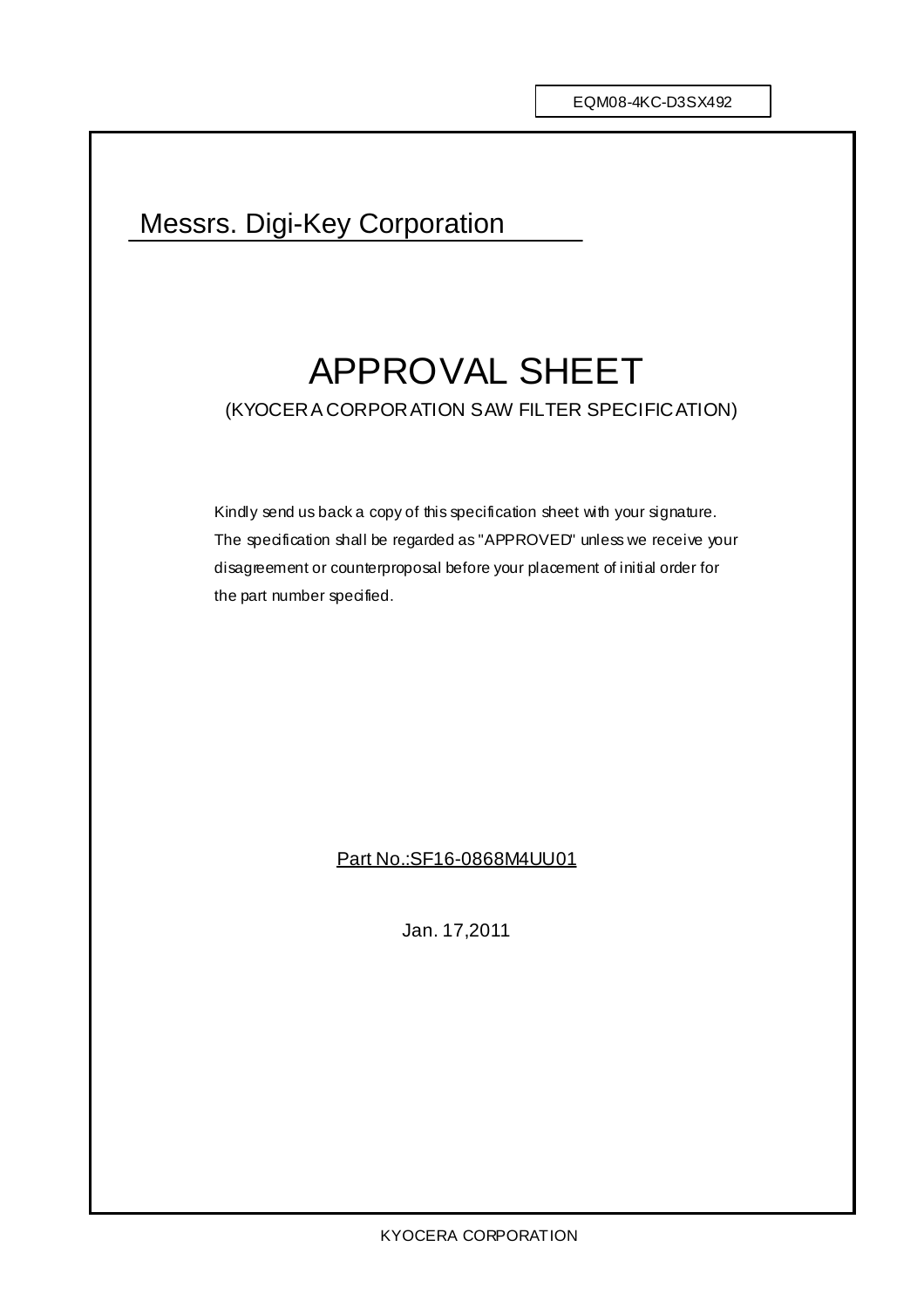EQM08-4KC-D3SX492

0/9

## 0.History

| No | Date            | Notes          | Approved | Approved                       | Approved | Prepared |
|----|-----------------|----------------|----------|--------------------------------|----------|----------|
| 00 | Jan.08<br>,2011 | First Edition: | 2 Por    | R. Ugushi A. Kalimata N. Brown |          |          |
|    |                 |                |          |                                |          |          |
|    |                 |                |          |                                |          |          |
|    |                 |                |          |                                |          |          |
|    |                 |                |          |                                |          |          |
|    |                 |                |          |                                |          |          |
|    |                 |                |          |                                |          |          |
|    |                 |                |          |                                |          |          |
|    |                 |                |          |                                |          |          |
|    |                 |                |          |                                |          |          |
|    |                 |                |          |                                |          |          |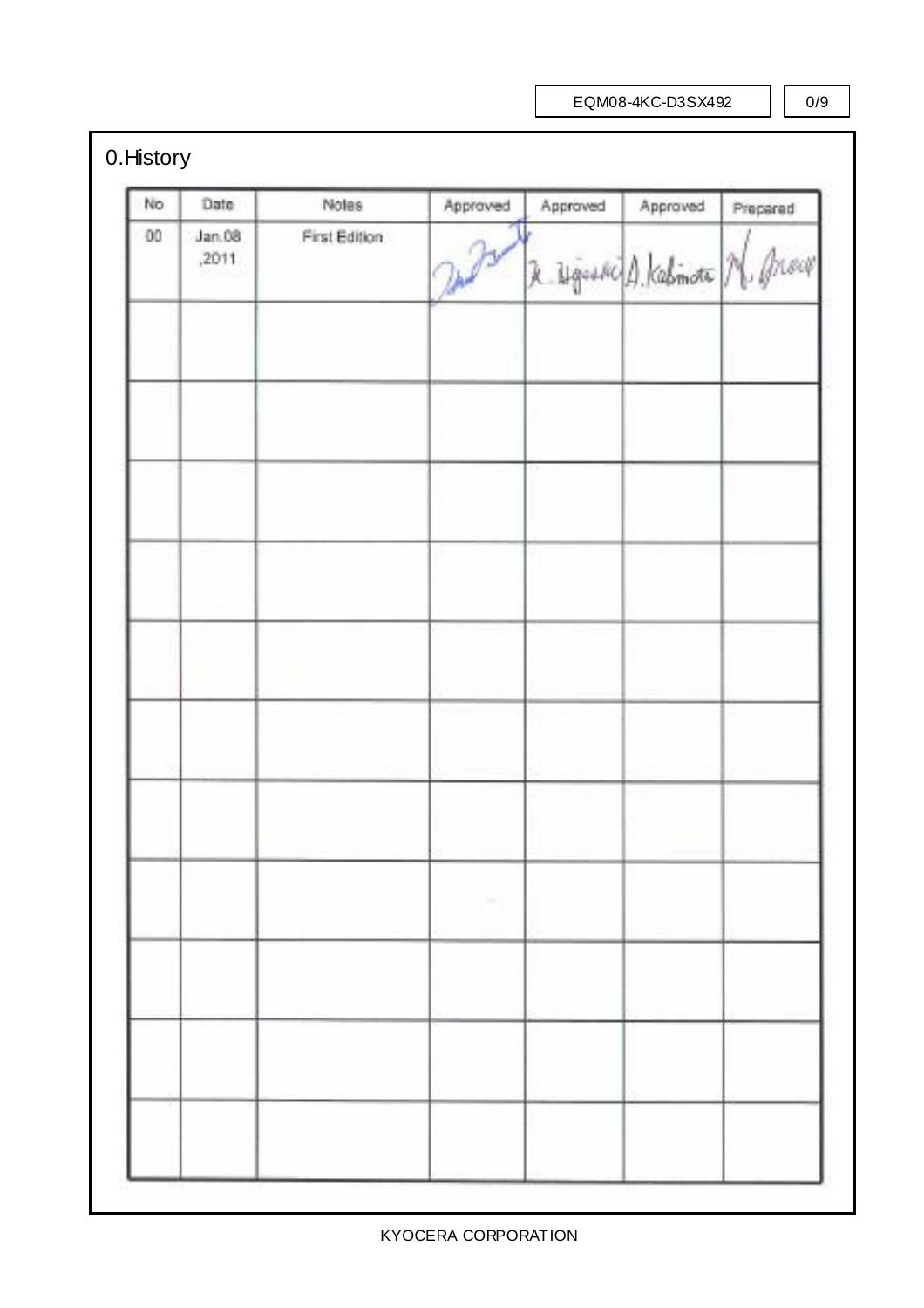#### 1/8

Approved Approved QA Engineering

Approved Prepared .<br>nast

Production <sup>U</sup> Engineering

### 1.Scope

This specification shall cover the characteristics of the RF SAW filter.

### 2.Customer's Part No.

# 3.KYOCERA's Part No.

SF16-0868M4UU01

### 4.Electrical Characteristics

Terminating Source Im pedance : 50 ohms, Single-ended Terminating Load Impedance : 50 ohms , Single-ended Table.1

|                                  | 1 avro. 1                |                 |     | Spec.  |                |            |                          |                |      |
|----------------------------------|--------------------------|-----------------|-----|--------|----------------|------------|--------------------------|----------------|------|
| tems                             |                          | Frequency Range |     |        |                | Unit       | m in.                    | tvp.           | max. |
|                                  | 4-1   Norminal Frequency |                 |     |        |                | <b>MHz</b> |                          | 868.42         |      |
| $4 - 2$                          | Maximum hsertion Loss    | 858.92          | to  | 877.92 | <b>MHz</b>     | dB         |                          | 2.2            | 4.0  |
| $4 - 3$                          | Amplitude Ripple(P-P)    | 858.92          | to  | 877.92 | <b>MHz</b>     | dB         |                          | 0.5            | 2.0  |
|                                  | hput VSWR                | 858.92          | to  | 877.92 | <b>MHz</b>     |            | $\overline{\phantom{0}}$ | 2.2            | 2.5  |
| $4 - 4$                          | Output VSWR              | 858.92          | to. | 877.92 | <b>MHz</b>     |            |                          | 2.2            | 2.5  |
| $4 - 5$                          | Absolute Attenuation     | DC.             | to  | 787.92 | <b>MHz</b>     | dB         | 35                       | 40             |      |
|                                  |                          | 813.92          | to  | 832.92 | <b>MHz</b>     | dB         | 20                       | 35             |      |
|                                  |                          | 903.92          | to  | 922.92 | <b>MHz</b>     | dB         | 20                       | 27             |      |
|                                  |                          | 948.92          | to  | 1200   | <b>MHz</b>     | dB         | 35                       | 40             |      |
|                                  |                          | 1200            | to  | 2000   | <b>MHz</b>     | dВ         | 20                       | 29             |      |
| $4-6$                            | Maximum hput Power       |                 |     |        |                | dBm        |                          | $+12$          |      |
| Operating Temperature<br>$4 - 7$ |                          |                 |     | deq.C  | $-30$ to $+85$ |            |                          |                |      |
| $4 - 8$                          | Storage Temperature      |                 |     |        |                | deq.C      |                          | $-40$ to $+85$ |      |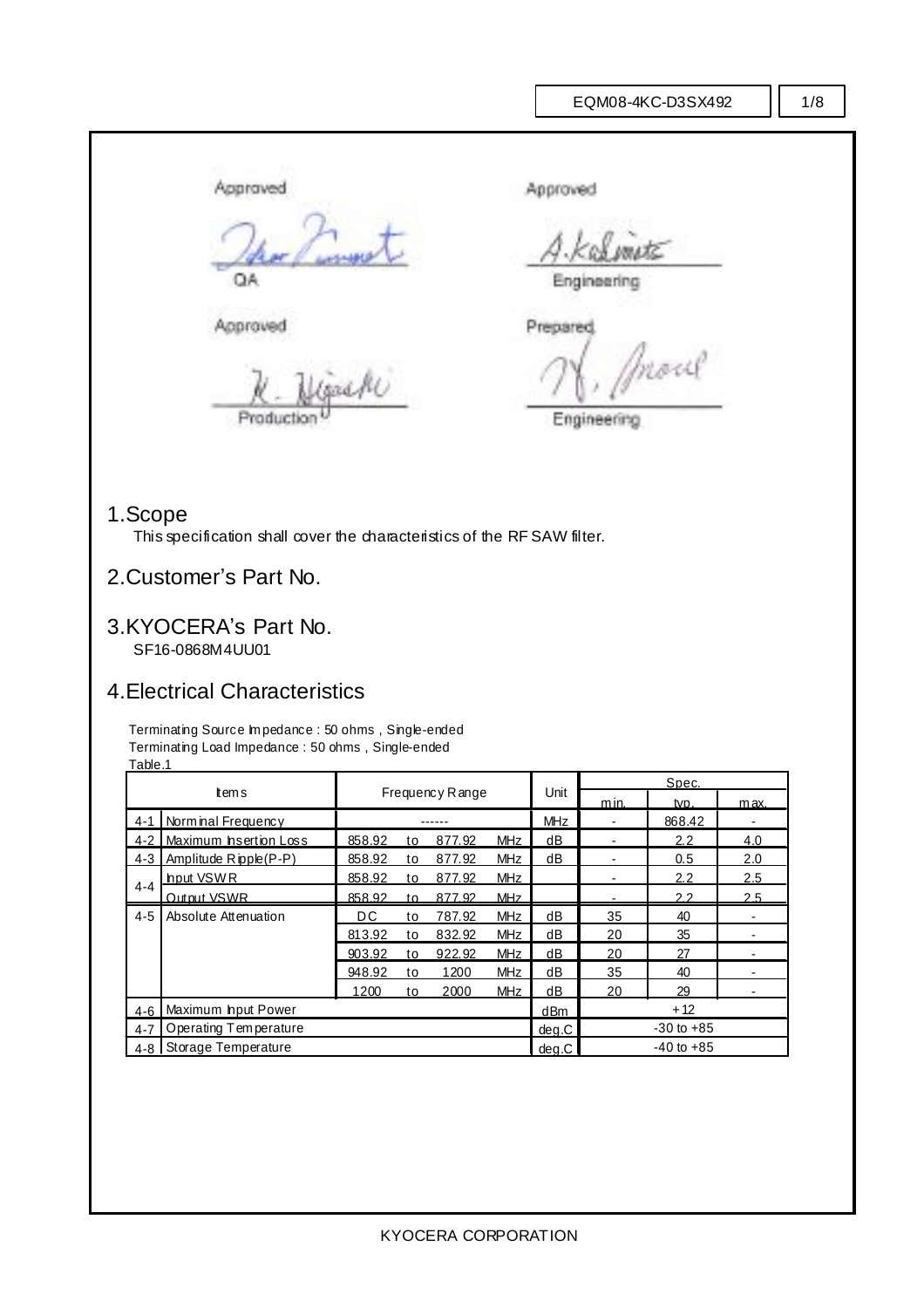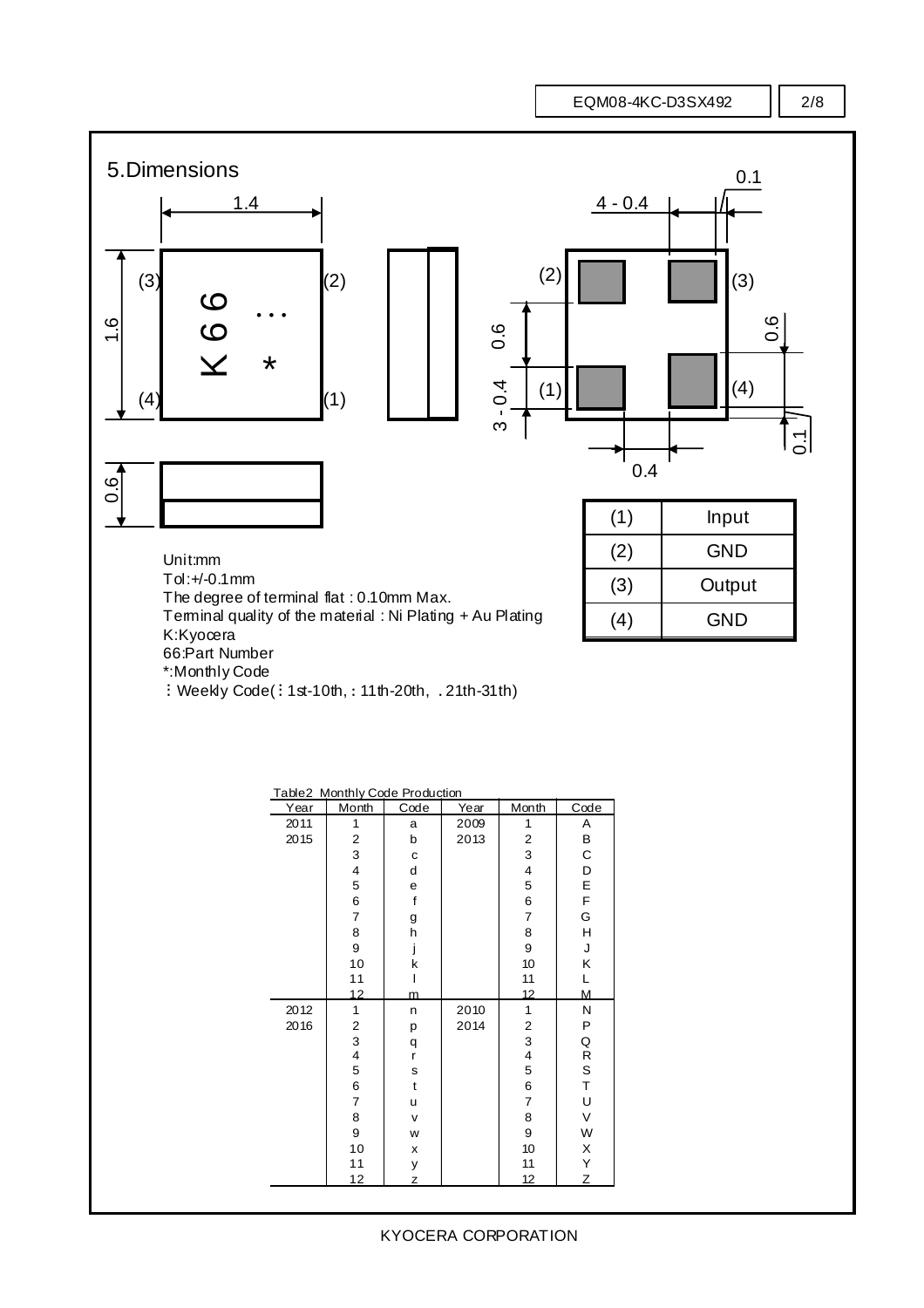EQM08-4KC-D3SX492

#### 3/8

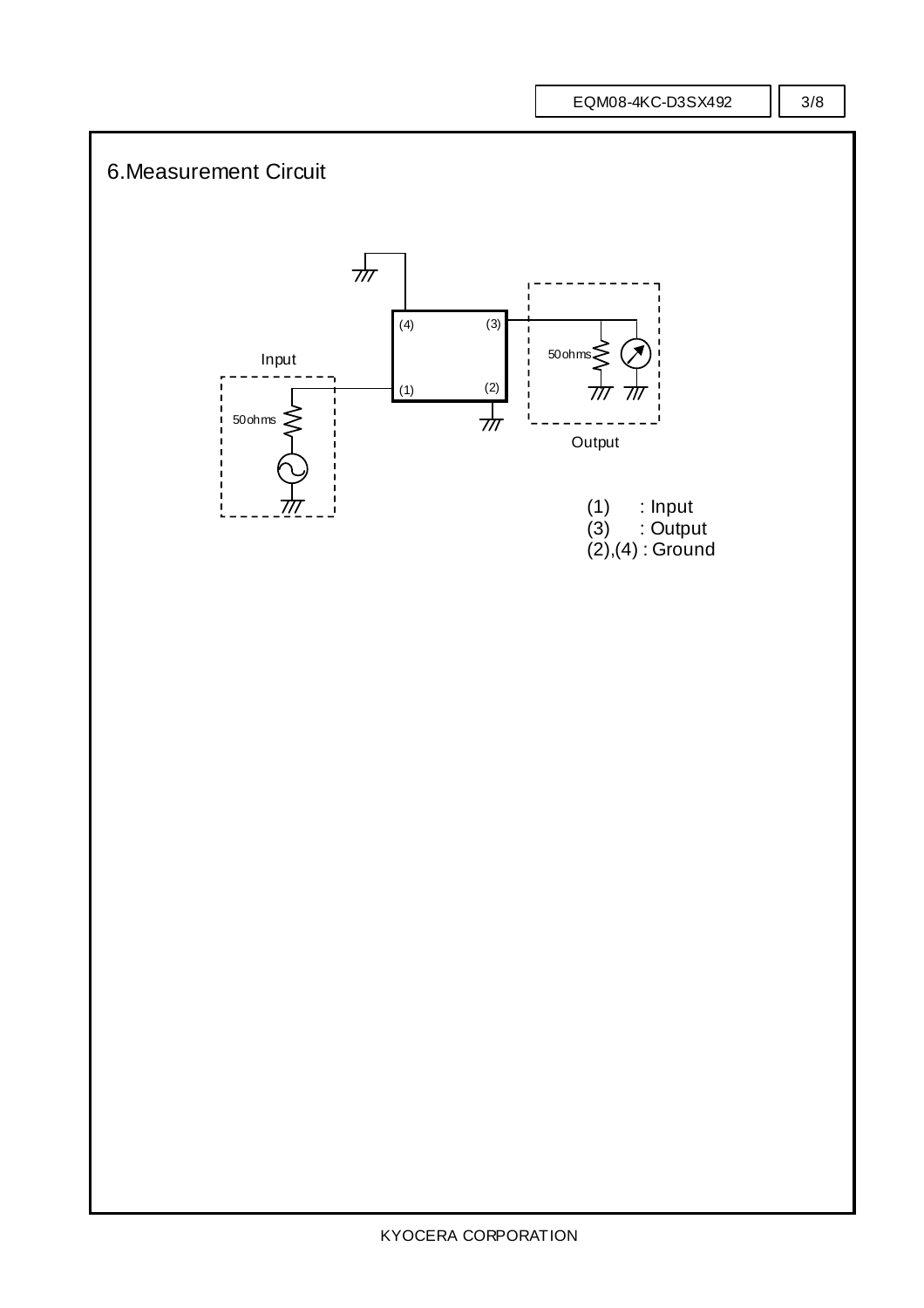EQM08-4KC-D3SX492

4/8

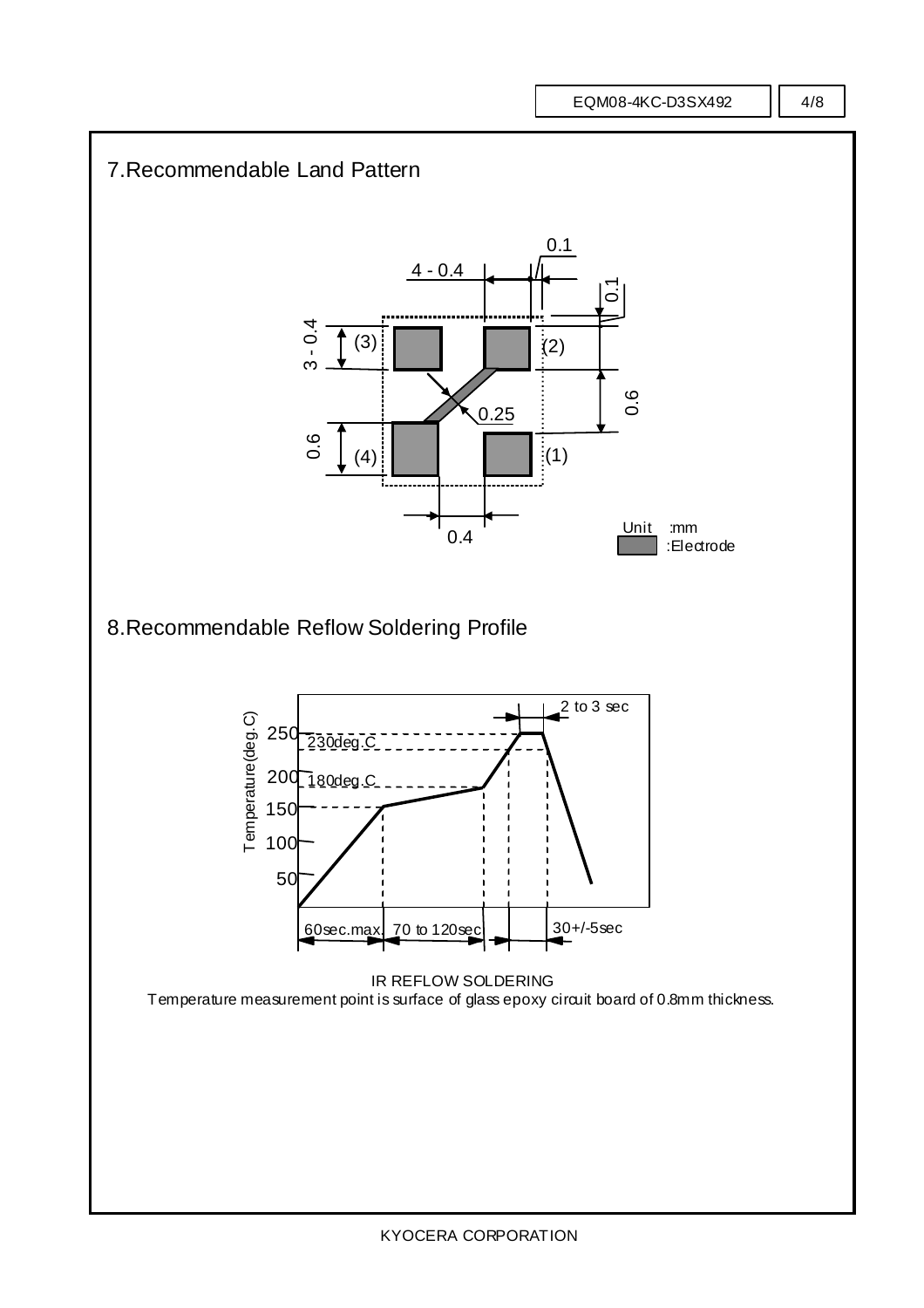### 9.Environmental Characteristics

| Item<br>Hum idity                                                                            |                                                       |  |  |  |  |  |
|----------------------------------------------------------------------------------------------|-------------------------------------------------------|--|--|--|--|--|
|                                                                                              | Subject the filter to 60+/-2 deg.C and 90%RH to 95%RH |  |  |  |  |  |
| for 100 hours. Then, release the filter into the room                                        |                                                       |  |  |  |  |  |
| conditions for 2 hours minimum to the measurement.                                           |                                                       |  |  |  |  |  |
| It shall fulfill the specifications in Table 1.                                              |                                                       |  |  |  |  |  |
| <b>High Temperature</b><br>Subject the filter to 85+/-2 deg.C for 100 Hours.                 |                                                       |  |  |  |  |  |
| Then, release the filter into the room conditions<br>Storage                                 |                                                       |  |  |  |  |  |
| for 2 hours minimum to the measurement.                                                      |                                                       |  |  |  |  |  |
| It shall fulfill the specifications in Table 1.                                              |                                                       |  |  |  |  |  |
| Subject the filter to -40+/-2 deg.C for 100Hours.<br>Low Temperature                         |                                                       |  |  |  |  |  |
| Then, release the filter into the room conditions<br>Storage                                 |                                                       |  |  |  |  |  |
| for 2 hours minimum to the measurement.                                                      |                                                       |  |  |  |  |  |
| It shall fulfill the specifications in Table 1.                                              |                                                       |  |  |  |  |  |
| Expose filter to increasing temperature with<br>Resistance to                                |                                                       |  |  |  |  |  |
| <b>Reflow Solder Heat</b>                                                                    | a minimum total exposure above 230 deg.C of 30+/-5    |  |  |  |  |  |
| seconds and must include 2-3 seconds at peak                                                 |                                                       |  |  |  |  |  |
| temperature of 250 deg.C, twice.                                                             |                                                       |  |  |  |  |  |
| Then, release the filter into the room conditions                                            |                                                       |  |  |  |  |  |
| for 2 hours minimum to the measurement.                                                      |                                                       |  |  |  |  |  |
| It shall fulfill the specifications in Table 1.                                              |                                                       |  |  |  |  |  |
| Temperature Cycle<br>10 Cycles (1 cycles:-40 deg.C for 30minutes then                        |                                                       |  |  |  |  |  |
| 25 deg.C for 15m inutes then 85 deg.C for 30minutes.)                                        |                                                       |  |  |  |  |  |
| An examination is done under the evaluation circuit board                                    |                                                       |  |  |  |  |  |
| mounting condition.                                                                          |                                                       |  |  |  |  |  |
| Then, release the filter into the room conditions<br>for 2 hours minimum to the measurement. |                                                       |  |  |  |  |  |
| It shall fulfill the specifications in Table 1.                                              |                                                       |  |  |  |  |  |
| Vibration<br>Subject the filter to vibration for 2hour each                                  |                                                       |  |  |  |  |  |
| In the X, Y and Z axes with the amplitude of 1.5mm,                                          |                                                       |  |  |  |  |  |
| 10 to 55 Hz/min.                                                                             |                                                       |  |  |  |  |  |
| It shall fulfill the specifications in Table 1.                                              |                                                       |  |  |  |  |  |
| Mechanical Shock1<br>Subject the filter to 3 shocks in each direction                        |                                                       |  |  |  |  |  |
| of six mutually perpendicular planes (a total of                                             |                                                       |  |  |  |  |  |
| 18 shocks). Each shock shall be a sine wave shaped                                           |                                                       |  |  |  |  |  |
| with a magnitude of 100 G and a duration of 6 mseconds.                                      |                                                       |  |  |  |  |  |
| It shall fulfill the specifications in Table 1.                                              |                                                       |  |  |  |  |  |
| Mechanical Shock2<br>Drop the filter randomly onto a concrete floor                          |                                                       |  |  |  |  |  |
| from the Height of 1m, 3 times.                                                              |                                                       |  |  |  |  |  |
| It shall fulfill the specifications in Table 1.                                              |                                                       |  |  |  |  |  |
| ESD<br>A direct current voltage is increased to DEVICE mounted on the                        |                                                       |  |  |  |  |  |
| evaluation circuit board. The failure rate which occurred by the direct                      |                                                       |  |  |  |  |  |
| current voltage is investigated. A direct current voltage begins from 39V.                   |                                                       |  |  |  |  |  |
| As for the voltage, it increses with step of E12 series. A failure voltage                   |                                                       |  |  |  |  |  |
| is prescribed in the direct current voltage that an accumulate trouble rate                  |                                                       |  |  |  |  |  |
| is 0.1%. It is judged with the trouble when increase in the insertion loss                   |                                                       |  |  |  |  |  |
| occurs beyond 0.3dB before and after the examination. A failure voltage                      |                                                       |  |  |  |  |  |
| is more than 50V. (Fig.-1)                                                                   |                                                       |  |  |  |  |  |
| <u>Fig.-</u>                                                                                 |                                                       |  |  |  |  |  |
|                                                                                              |                                                       |  |  |  |  |  |
|                                                                                              |                                                       |  |  |  |  |  |
|                                                                                              |                                                       |  |  |  |  |  |
|                                                                                              |                                                       |  |  |  |  |  |
| DC Source                                                                                    |                                                       |  |  |  |  |  |
|                                                                                              |                                                       |  |  |  |  |  |
|                                                                                              |                                                       |  |  |  |  |  |
|                                                                                              |                                                       |  |  |  |  |  |
| <b>ESD TEST Circuit( Machine Model)</b>                                                      |                                                       |  |  |  |  |  |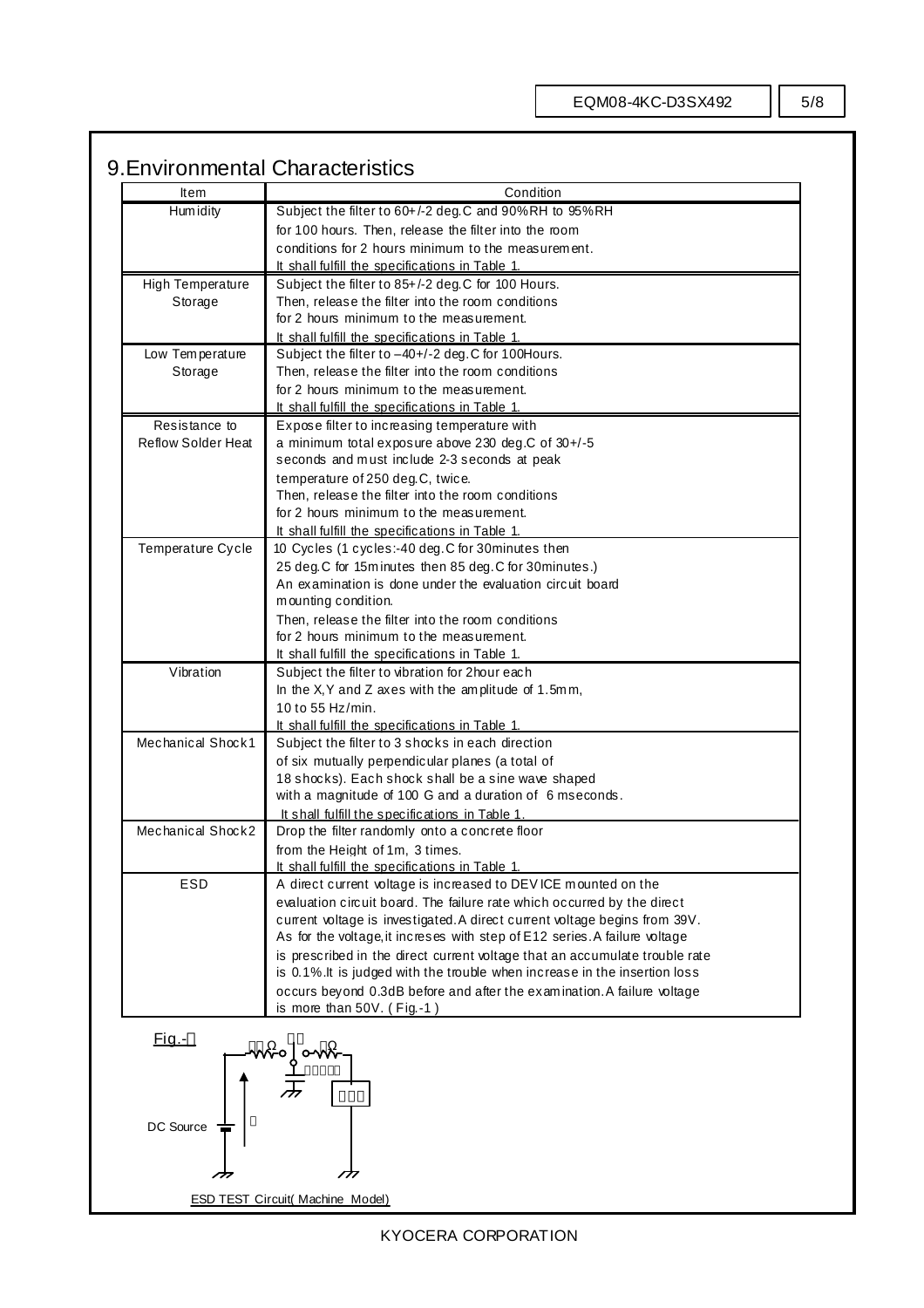



KYOCERA CORPORATION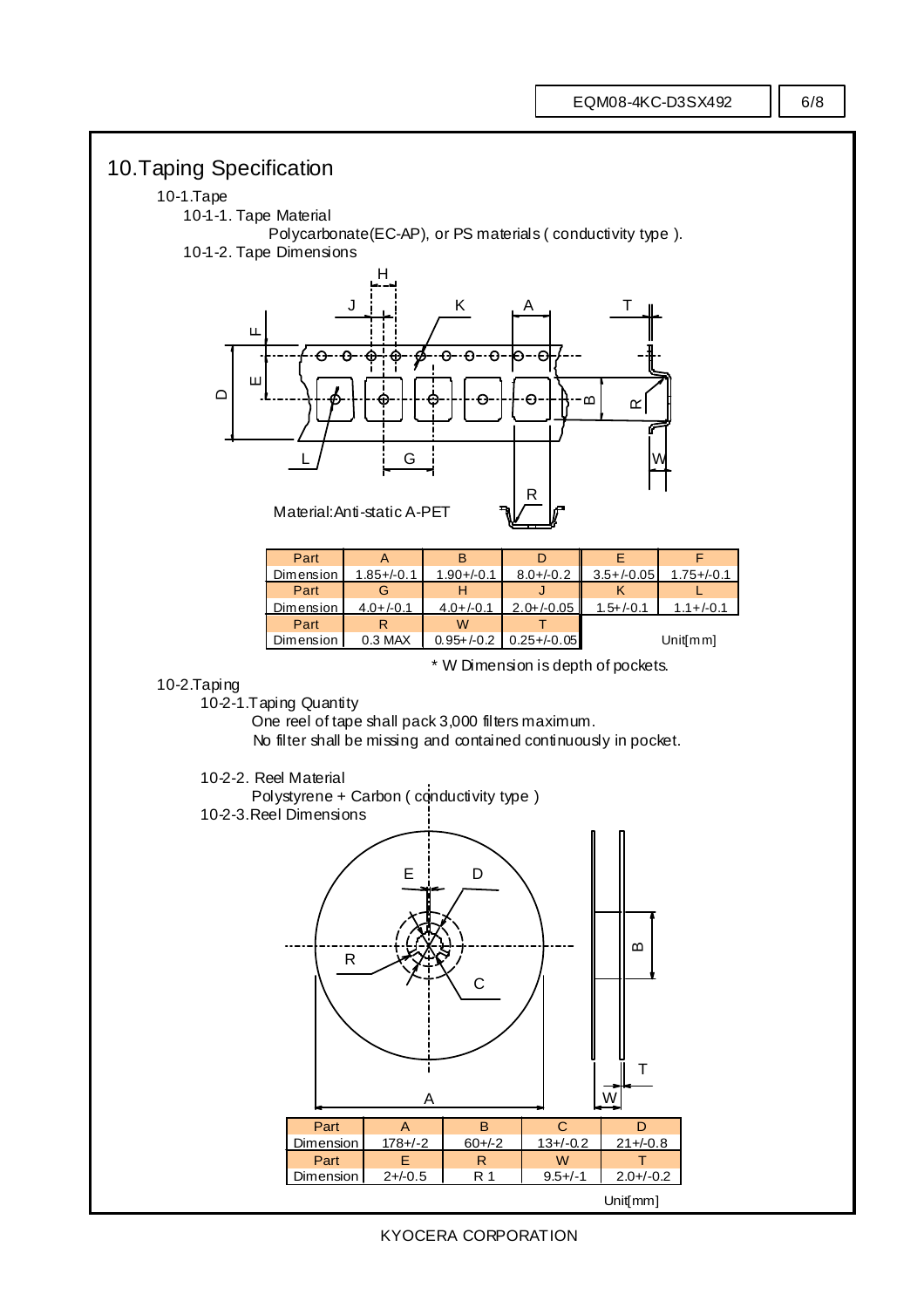